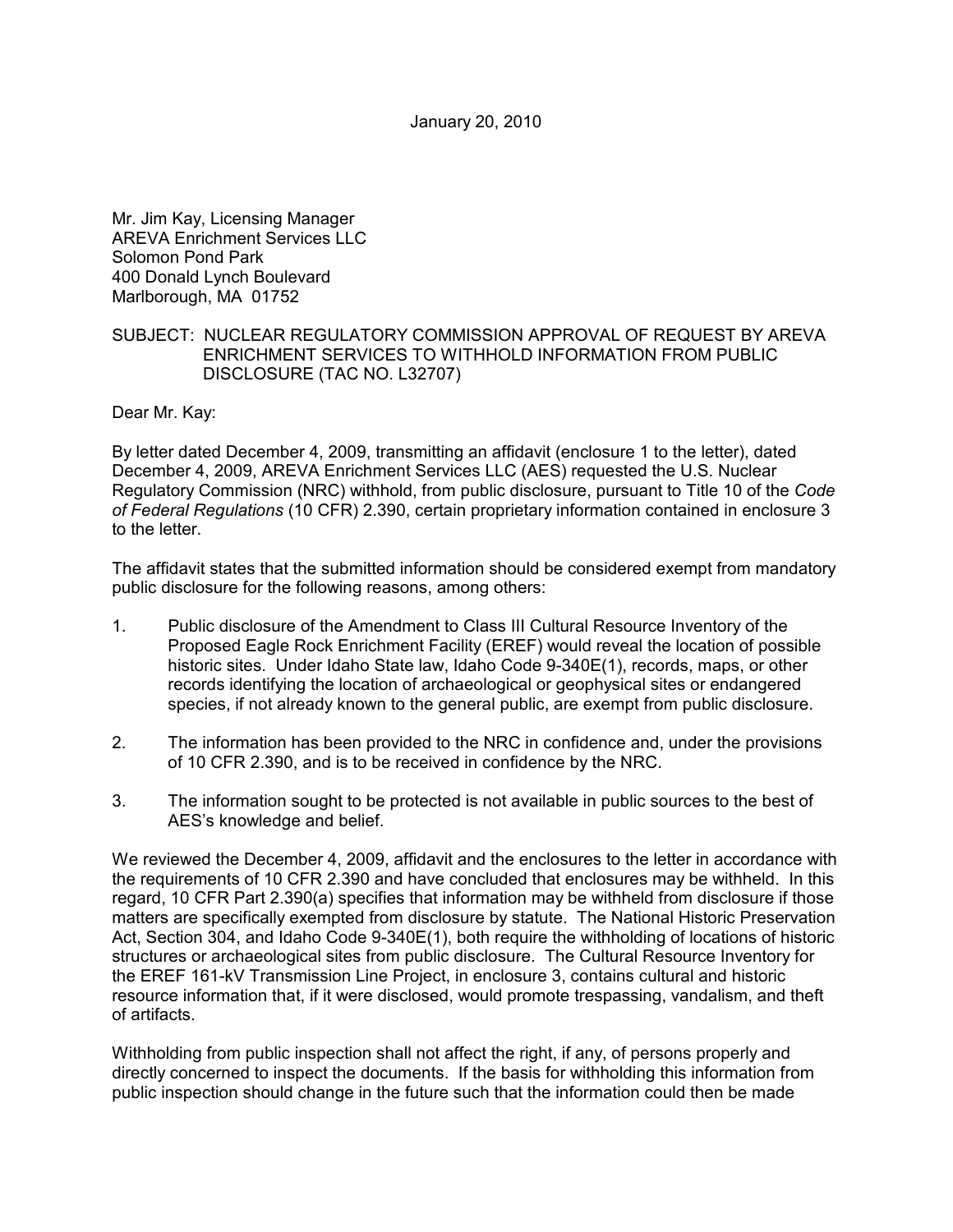available for public inspection, you should promptly notify the NRC. You also should understand that the NRC may have cause to review this determination in the future, for example, if the scope of a Freedom of Information Act request includes your information. In all review situations, if the NRC makes a determination adverse to the above, you will be notified in advance of any public disclosure.

If you have any questions regarding this matter, please contact me at (301) 492-3110, or via email to breeda.reilly@nrc.gov.

In accordance with 10 CFR 2.390 of the NRC's "Rules of Practice," copies of this letter and of your December 4, 2009, affidavit will be available electronically for public inspection in the NRC Public Document Room or from the Publicly Available Records component of the Agencywide Document Access and Management System (ADAMS). ADAMS is accessible from the NRC Web site at http://www.nrc.gov/reading-rm/adams.html (the Public Electronic Reading Room).

Sincerely,

**/RA/** 

M. Breeda Reilly, Senior Project Manager Advanced Fuel Cycle, Enrichment, and Uranium Conversion Branch Division of Fuel Cycle Safety and Safeguards Office of Nuclear Material Safety and Safeguards

cc: Jim Curtiss Curtiss Law P.O. Box 153 Brookville, MD 20833

> Mr. George Harper, Vice President of Engineering AREVA Enrichment Services 400 Donald Lynch Blvd Marlborough, MA 01752